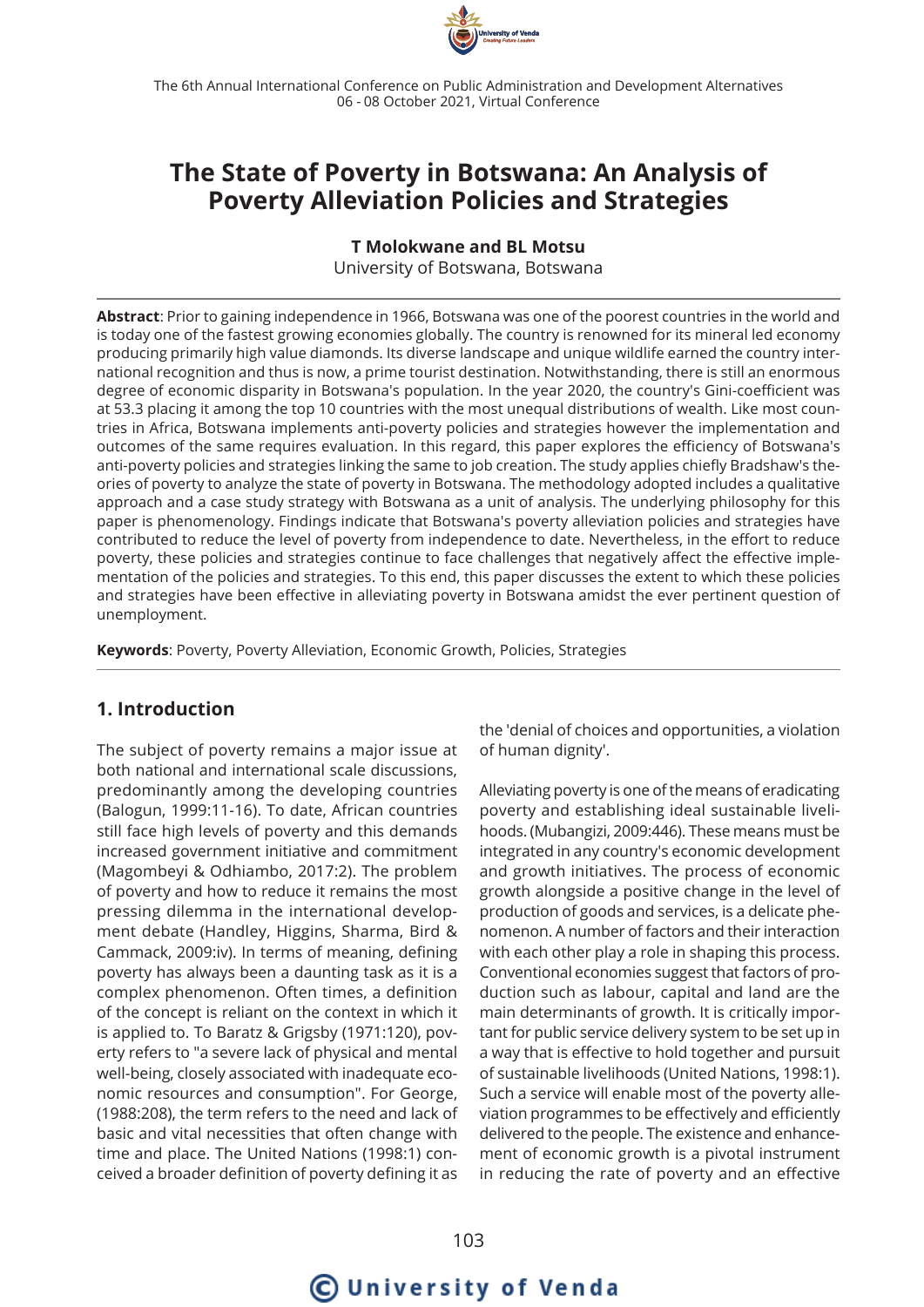

measure of taking out people living in abject poverty through the means of productive employment (Singh & Chudasama, 2020:2).

Countries across the globe face challenges posed by poverty and Botswana is no exception. In terms of its development trajectory, Botswana emerged from colonisation in September 1966 as one of the poorest countries in the world. Immediately after independence, the country was dependent on food aid with its budget supported by its coloniser, Britain. The situation was not helped by recurrent droughts, particularly, the effects of the 1965 drought were felt for some years after independence. The foregoing meant that a majority of the population was condemned to poverty. Botswana's economic fortunes changed with the discovery of diamonds in the late 1960s (Molokwane, 2019:51) with the first find in 1967 in Orapa. This was followed by other finds. Diamonds were exploited to finance economic, human and social development. As a result, Botswana was able to have developmental successes. To illustrate, between 1990 and 2017, its Human Development Index (HDI) value increased from 0.581 to 0.717, an increase of 23.3 percent (United Nations Development Programme, 2018). Botswana's HDI value for 2017 was 0.717, which put the country in the high human development category positioning it at 101 out of 189 countries and territories.

In the same vein, the HDI of Sub-Saharan Africa as a region increased from 0.398 in 1990 to 0.537 by 2018, thus, placing Botswana above the regional average (*ibid*). It is also important to appreciate that the country also enjoyed relative peace and political stability since independence in 1966 holding, free and fair elections characterised by the smooth handing over of power from one presidency to another. Despite very impressive HDI scores, challenges such as poverty, proceed to pose a challenge to the government of the day. The failure to create adequate jobs and reduce the unemployment rate considerably continues to be a challenge in Botswana. One noticeable concern that continues to be discernible is youth unemployment. Employment in Botswana has shown little responsiveness to change in economic activity. Lack of skills in the labour force and skills mismatches have been among the most serious challenges, compounded by an overly restrictive policy on permits for foreign workers and high wages in the public sector, (Statistics Botswana, 2017). Ultimately, the government is faced with a need

to revamp its anti-poverty policies, programmes and strategies as well as employment creation strategies.

## **2. Theories of Poverty**

Literature on poverty uniformly acknowledges different theories of poverty, but the literature has classified these theories in multiple ways (compare for instance: Blank, 2003; Goldsmith & Blakely, 1992; Jennings & Kushnick, 1999; Rodgers, 2000; Shaw, 1996). Virtually all authors distinguish between theories that root the cause of poverty in individual deficiencies (conservative) and theories that lay the cause on broader social phenomena (liberal or progressive) (Bradshaw, 2007:11). Notwithstanding, theories of poverty attribute the origin and state of poverty to various factors. Some theorise that poverty is instigated by a person in their individuality, others believe that poverty is a function of 'Economic, Political and Social Distortions or Discrimination' while others attribute it to deficiencies present in communities. Analysis of anti-poverty theories by Bradshaw's for instance, provides an argument of a theory entitled 'poverty caused by individual deficiencies'. This theory espouses the notion that individuals are responsible for their poverty situation but this is primarily contributed by lack of resources, assets or means they can utilise to access a good standard of living. This theory is a type that many Classical and neoclassical theories of poverty advanced by scholars over the years.

Supporting this argument is a claim by Brady (2018:6) citing the behavioural theory that explains that the less privileged or the poor engage in actions and make decisions increasing their poverty like poor work morale or single parenting. In the aforementioned analyses, the individual is either not endowed with the appropriate skills, attitude, tenacity, technology to face the problems of life or is simply indulged in demeanour that undermines productivity (Bradshaw, 2007:6). This as such, explains the fact that despite the existence and implementation of anti-poverty these policies, people do not have the pertinent experience, skills, and knowledge and motivation, they will be unable to utilise these set policies to take themselves out of poverty. Further to this analysis, Bradshaw (2007:10) ushers in the theory that poverty is caused by 'Economic, Political and Social Distortions or Discrimination'. This theory belongs to a family of 'Social exclusion and social capital theories' (Davis & Sanchez-Martinez, 2015).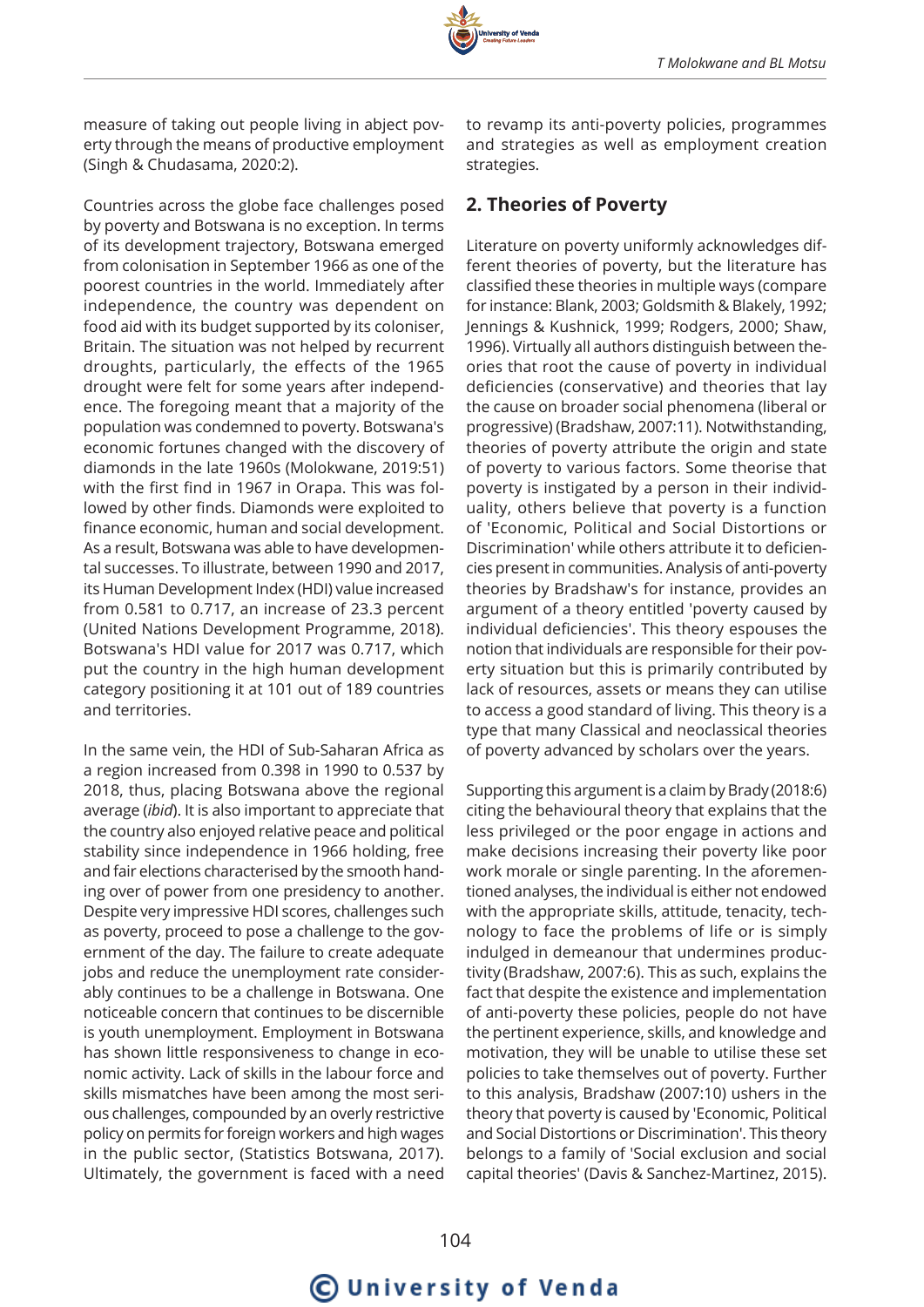This theory explains the fundamental truth that anti-poverty policies face the threat of not being effective in alleviating poverty. Poor and insufficient economic, political, and social systems as such, have resulted in people to have inadequate opportunities and resources that would otherwise have enabled them to achieve a better standard of living (Bradshaw, 2007:10). Sameti, Esfhani & Haghighi (2012:48) share the same view as they elucidate that poverty comes as a result of larger economic and social structures and capitalism also contributes as the cause of poverty. An economy may be set up in such a way that it does not favour and side-lines the poor regardless of their abilities and competencies. In addition, the poor are left out in political discussions and at many economic levels, they are side-lined but rather, the rich and those possessing power are privileged to partake in discussions that affect the country's economic development. In this regard, Bradshaw (2007:10) places the blame for the existence of poverty poor leadership in the structures expected to reduce poverty. This line of thought is elaborated further in the Marxian/radical theories of poverty (Davis & Sanchez-Martinez, 2015).

Another anti-poverty theory analysed is that of 'Poverty caused by Cumulative and Cyclical Interdependencies'. The Cumulative and Cyclical Interdependence theory of poverty comes as a result of the continuous and gradually widening problems of poverty for individuals which are mutually and linked to the deficiencies present in communities. (Bradshaw, 2007:11). A lack of a viable educational background, eventually aggravates the effects of poor health, communication and other amenities or necessities leads to a downward spiral poverty. "Inadequate education and poor-quality health cycles back, trapping impoverished households in low income." (Pohan, 2013:7). Therefore, a cycle forms because a sustainable livelihood is mostly dependant on factors like good educational background as education allows one to acquire relevant skills and knowledge which are essential to qualify one for the labour market. This asserts the findings derived by Awan, Malik, Sarwar, & Waqas (2011:1) that if one has the highest level of education, they have a higher chance to a better life.

The Cyclical theory of poverty observes that individuals' situations and community resources are interconnected. (Korankye, 2019:59). Henceforth, if

there is a lack in one area, it will ultimately affect the other one. Hortensia (2008:23) also observes that the cumulative and interdependent theory of poverty presents itself like a chain that is difficult and complex to break because one occurrence leads to the other. Thus, the names, 'cycle', 'cumulative' and 'interdependent'. The occurrences are recurrent. "It goes round, and round and the poor can hardly find themselves out." (Hortensia, 2008:23). Another theory of poverty is that of "Poverty caused by geographical disparities" (Bradshaw, 2007:17). This regional theory calls the attention to the fact that people, institutions, and cultures in certain geographic areas lack the objective resources needed to generate well-being and income and that they lack the power to claim redistribution (Bradshaw, 2007:18; Tian, Wang, Zhao, Jiang & Guo, 2018). Korankye, (2019:58) explains poverty in terms of geographical disparities as one of the causes that lead to so-called geographical poverty.

Khan (2000:3) highlights that there is a high number of poor people in rural areas within developing countries and the level of poverty is severe compared to the urban areas. The geographical location influences the rate of poverty because most people residing in urban areas tend to have better access to essential resources and means to earn a standard of living. Residents in rural areas do not have access to such resources or enough means to eliminate their chances of being poor (Khan, 2000:3; Bird, 2019). The effects of the geographical disparities negatively affect the poor in the rural areas because without the necessary means, the rural dwellers are left with no choice but to depend on the government for almost everything which eventually births the case of the dependency syndrome on the people. Thus, geographical disparities threaten the effectiveness of the Community Based Strategy for Rural Development. Whilst there is a wide range of theories of poverty, it is critical to note that in our analysis of poverty applying any of the theories, each approach has an important contribution to make to our understanding of poverty, but no theory is sufficient in itself (Davis & Sanchez-Martinez, 2015).

## **3. Botswana's Anti-Poverty Policies**

#### **3.1 The Citizen Economic Empowerment Policy**

The Citizen Economic Empowerment (CEE) Policy was formulated as an effort to among others:

C University of Venda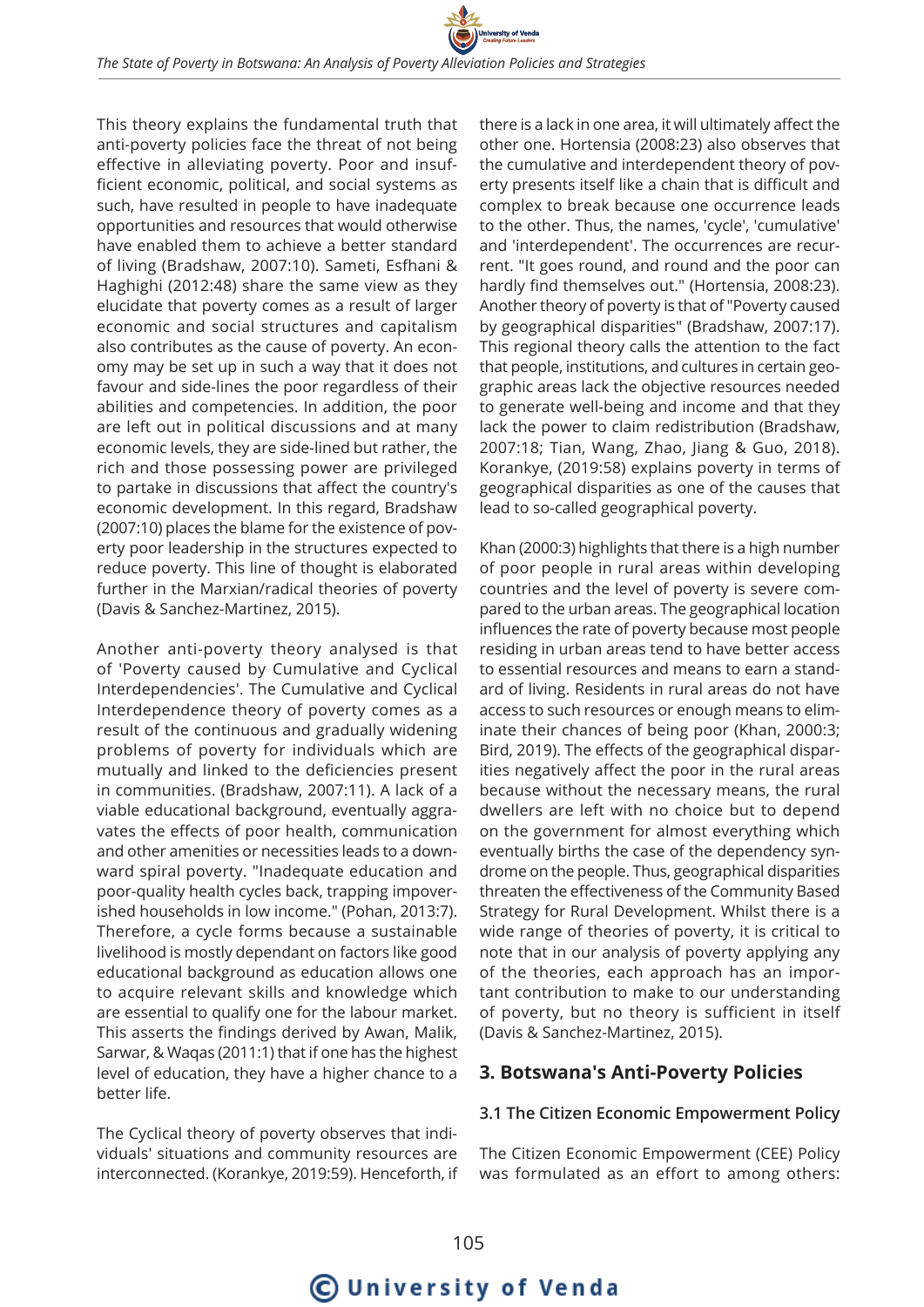

empower citizens, inculcate the spirit or entrepreneurship and reduce the levels of poverty in the country. This was for the primary purpose of the need to realize the significance and vital role of economic development so that the distribution of wealth and income can be equal as an effective tactic to improve the lives of Batswana. (Republic of Botswana, 2012:1). A concrete definition of Citizen Economic Empowerment highlights the necessary engagements that are inter-connected and focused at strengthening the capacity of citizens to use their resources sustainably effectively and efficiently for the purpose of making further income and wealth within a dynamic economy (Republic of Botswana, 2012:3). Under this policy, several initiatives came into existence. These include: the Localisation policy and the Economic Diversification Drive (EDD); Citizen Entrepreneurial Development Agency (CEDA). These established programmes and policies are designed to support and foster economic growth and citizen empowerment (Republic of Botswana, 2012:1). According to Lekgowe (2016:138), the CEE Policy has over the years failed to deliver its promises as stipulated in its mandate, goals, and objectives.

#### **3.2 The National Youth Policy**

The lack of access to economic resources amongst the youth in Botswana led to the formulation of the National Youth Policy in 1996. These economic resources were essential for the goal of empowerment and exploration of potential employment opportunities (Magombeyi & Odhiambo, 2017:4). Some of the programmes established under this policy are Young Farmers' Fund, Youth Development Fund, and E-innovation Youth Empowerment Programme as well as the Arts and Culture Grant. Furthermore, the objective of this policy is to ensure that every youth in Botswana is awarded an equal opportunity to develop and improve their lives in the best way possible. (Republic of Botswana, 2010:1). The National Youth Policy as such encourages participation of youth in the economic development of Botswana which would eventually strengthen sustainable livelihoods.

This policy comprises twelve strategic areas that include among others, youth, poverty, and hunger. The objective was to establish a framework that will be towards reducing poverty amongst the youth in Botswana especially the vulnerable youth groups (Republic of Botswana, 2010:16). By introducing National Youth Policy, the Government of Botswana

envisioned that the effective implementation of the same would cultivate, strengthen, and foster youth participation and equip youth with pertinent skills to utilise in improving their standard of living, a step forward towards the quest of alleviating poverty in Botswana. In Nthomang & Diraditsile's (2016:50) view, this policy has been quite successful in providing funding for the youth economic empowerment programmes that were introduced. Ostensibly Botswana is still struggling with high rates of youth unemployment which raises the question about the effectiveness of the National Youth Policy. Gaetsewe, (2019:1) observes that high youth unemployment in Botswana is a result of the labour force lacking relevant skills that match with the job market and lack of work experience.

## **3.3 The National Policy on Education**

According to UNESCO (2006:1) in 1977, the first National Policy on Education was introduced which was focused on *'Education for Kagisano'* for purposes for social harmony. To reconcile education with economic needs in Botswana, the government revised the National Youth Policy on Education in 1994 (Magombeyi & Odhiambo, 2017:5). The primary objective of the Ministry of Education was to enhance and upgrade the level and quality of education in Botswana. (UNESCO, 2006:1). Nevertheless, the quality of education in Botswana is not up to the highest standard (Magombeyi & Odhiambo, 2017:10). The unimpressive education quality in Botswana has thus negatively affected entrepreneurship, technical and managerial skills that are essential for economic development which result in fewer employment opportunities leading to lower incomes or poverty (*ibid*).

The Botswana Federation of Trade Unions, (2007:10) emphasises that despite Botswana's success in providing education to its citizens; there are prevailing and significant inequalities within Botswana's education system. To illustrate, there are students who struggle to complete their first ten years of basic education. Though considerable progress has been made in this area, Botswana is still faced with the challenge of availing education fully, to children in the rural areas as well as those with disabilities and other vulnerable groups (*ibid*). In the end, this has brought forward the question of whether Botswana's education system is an effective contributor in driving the nation to economic development and sustainable livelihood.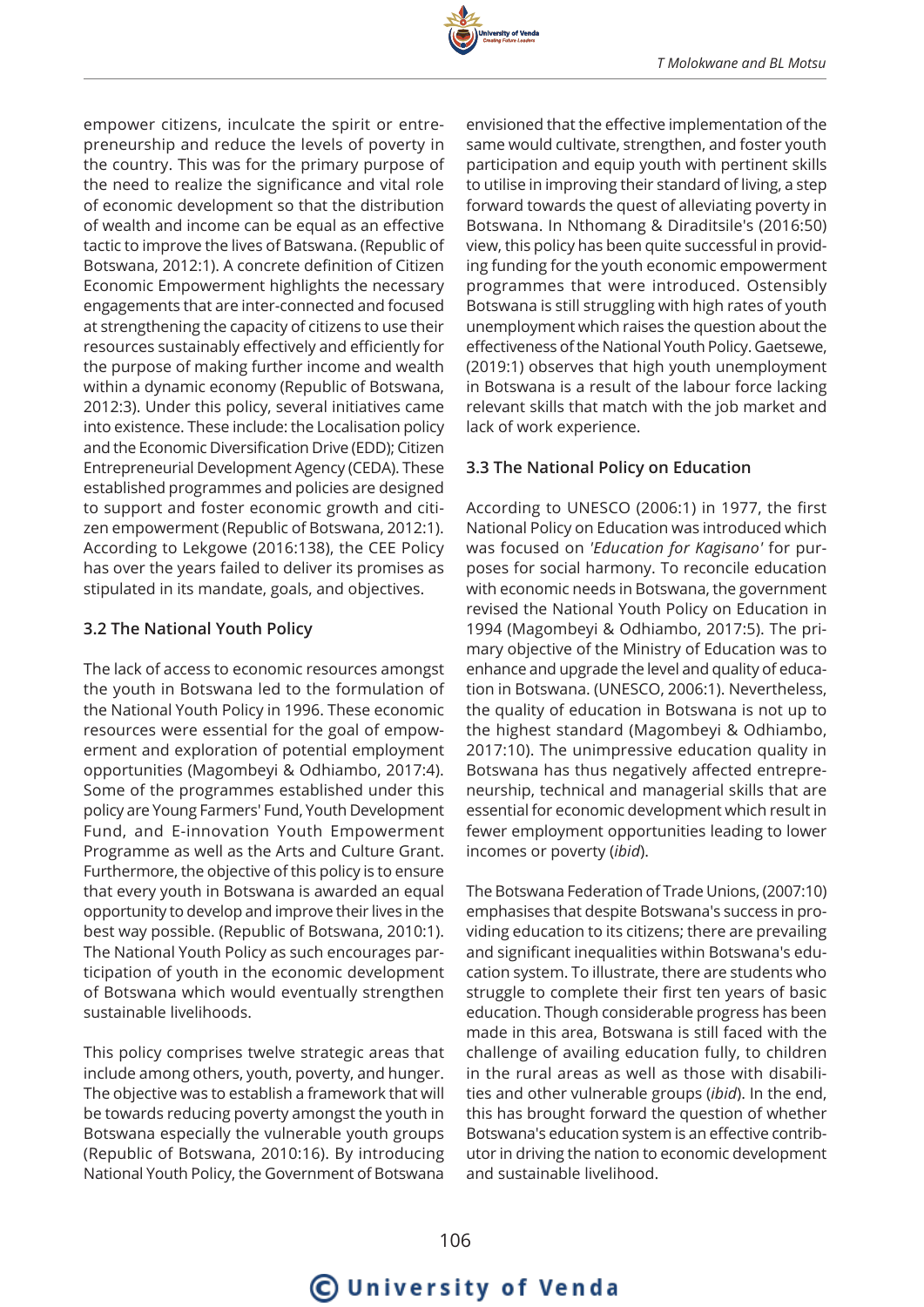## **4. Botswana's Anti-Poverty Strategies**

#### **4.1 National Strategy for Poverty Reduction (NSPR)**

Poverty reduction strategies are highly significant in harmonizing bilateral and multi-lateral development cooperation for every country (Tannerfeldt & Ljung, 2006:1). These are detailed plans towards the objective of reducing poverty especially for poor countries seeking debt relief. In Botswana, the National Strategy for Poverty Reduction was established in 2003. The strategy was implemented for anti-poverty initiatives in Botswana to be run consistently and productively (Magombeyi & Odhiambo, 2017:3). Further to this, several ways were determined that could assist in reducing the rate of poverty through the implementation of this strategy and some of them include improving human capacity by availing access to quality education, health, and nutrition. (Magombeyi & Odhiambo, 2017:3). The Poverty Reduction Strategy came about as a result of the need to develop poverty reduction strategy programmes that were more inclined towards the ideals of Vision 2016 that follows specifically the pillar of a *"prosperous, productive, and innovative nation"* (Siphambe, 2007:25).

In addition, the government of Botswana had noticed that the rate of poverty continued to rise at a fast rate and still there were no effective antipoverty strategies that could deal with the problems. Nevertheless, the extent to which the National Strategy for Poverty Reduction (NSPR) has been coupled with several challenges that to a certain degree they have significantly acted as prevailing barriers for the strategy to be fully successful to its high potential. According to Magombeyi & Odhiambo, (2017:10) the quality of education in Botswana is not up to the highest and quality standard. Therefore, the unimpressive education quality in Botswana has negatively affected entrepreneurship, technical and managerial skills that are essential for economic development which alternatively triggers less employment opportunities that result in low income for citizens which push them to poverty.

Furthermore, Botswana's reliance on diamonds as the primary and most important wealth creating industry affects the economy in a number of ways. While Botswana in its early years of independence has managed to create an impressive infrastructure

and urban growth from the proceeds of the diamond trade, it has also created an over-reliance on Government involvement in the economy and hence stifled entrepreneurial spirit, which, in turn, led to the high rates of unemployment. Republic of Botswana (2013:6) also asserts that over reliance on the mining sector by Botswana leaves the country excessively vulnerable to economic shocks. Thus, it is important for Botswana's economy to diversify.

#### **4.2 The Community Based Strategy for Rural Development**

Rural areas in Botswana are continuously showing higher rates of poverty than cities or industrial centres. Thus, developing the rural areas in Botswana has been one of the primary objective policy and strategy to enhance the wellbeing and living conditions since independence by the government (Moepeng, 2013:2). The Community Based Strategy for Rural Development was an initiative established with the central goal of encouraging participation from communities with the objective to develop and provide a sustainable livelihood (Magombeyi & Odhiambo, 2017:4). Magombeyi & Odhiambo, (2017:4) cited in UNDP, (2005) explain that the aim of the established initiative was to encourage communities to initiate relevant activities using local leadership structures; the District Development Committee and Community Based Organization were responsible for the implementation of these activities.

The Government of Botswana introduced programmes with the main focus on creating employment and increase productivity in the rural areas (Siphambe, 2007:26). The programmes include Labour Based Public Works Programme, Labour Intensive Public Works Programme, and Accelerated rain-fed Arable Programme (ARA). Although the established programmes have been analysed and their findings showing that they have significantly reduced poverty in the rural areas, the programmes were not free from critique as having created the spirit of the dependency syndrome in Botswana. (Siphambe, 2007:26).

#### **4.3 Provision of Social Safety Nets**

The provision of Social Safety Nets Strategy was implemented by the government of Botswana as the second broad category of poverty alleviation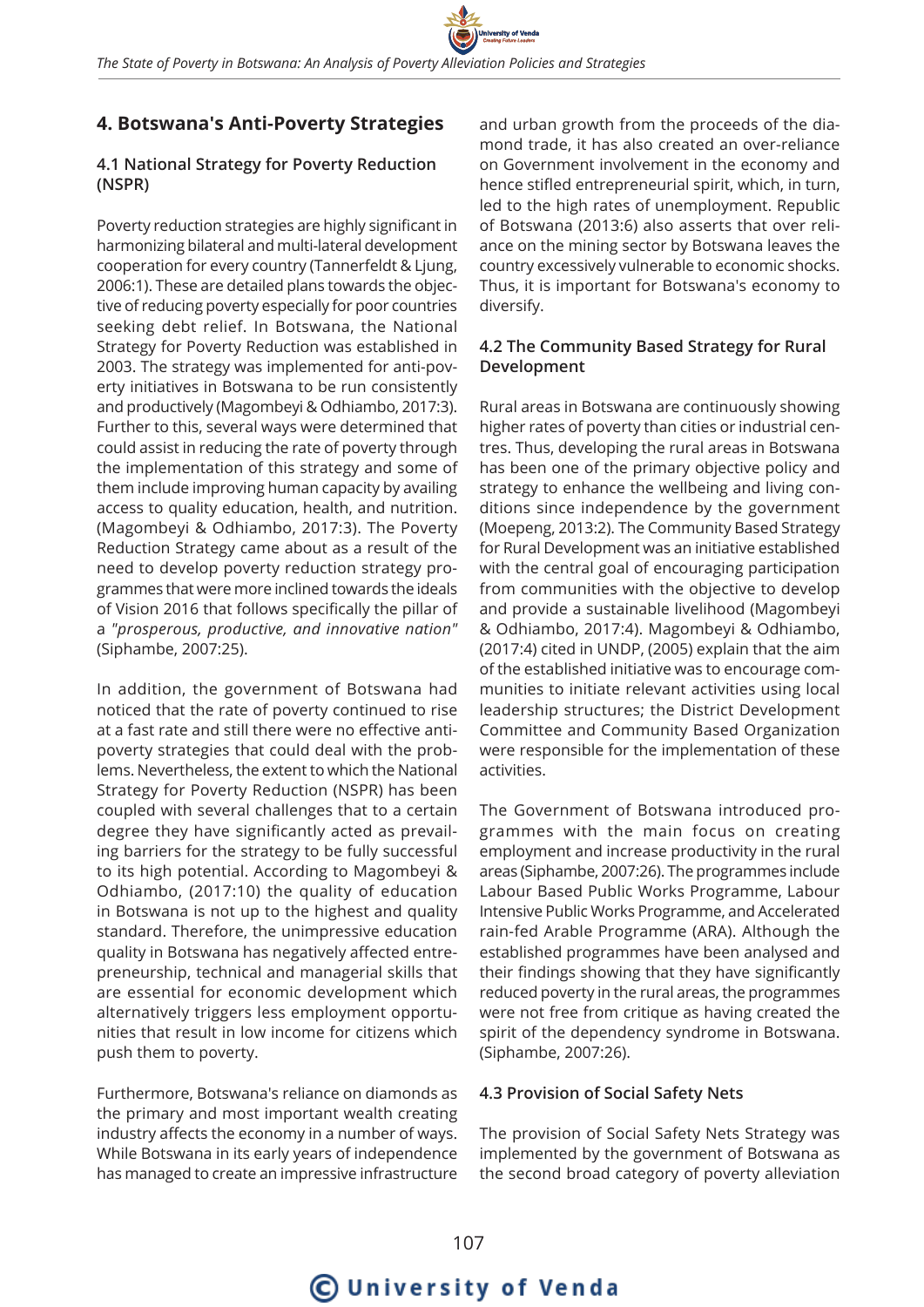

The strategy of social safety nets has met several challenges. According to Seleka *et al.* (2007:1) social safety nets do not reach households with people living in severe poverty of which they are the main targeted beneficiaries and there are high costs of transfers to households as a result of corruption and poor programme design. Such reoccurring challenges are explained by the Political-Economic Structure theory of poverty. Bradshaw, (2007:11) stresses that the system itself creates barriers that prevent the less privileged to acquire means for a better life. The fact that these social safety nets do not reach the poor who are initially the intended beneficiaries indicates that the selection criteria marginalizes the poor. The political-economic structure works in such a way that it excludes some group of people from access to means and resources. "Selection criteria directly or indirectly exclude some groups of persons based on inappropriate criteria." (Bradshaw, 2007:11).

## **5. Methodological Approach**

This study is grounded on the qualitative research approach and phenomenology research paradigm. Phenomenology is both a philosophical movement and a family of qualitative research methodologies (Gill, 2020). Understanding epistemological and ontological assumptions underpinning research is critical for successfully conducting phenomenological research (Neubauer, Witkop & Varpio, 2019). Different ways of interpretation in phenomenology include: pure description of a lived experience; the analysis of some form of an experience and; lastly in interpretation of a kind of experience by relating it to a relevant context (Alase, 2017). Adopting the third way of interpretation, research policies and strategies discussed within this study were analysed and interpreted in relation to the contemporary context of the poverty and job creation situations in Botswana.

### **6. Poverty Alleviation, Unemployment and Job Creation Linkages in Botswana**

Analysis of the relationship between economic growth and poverty reduction has gone through various phases in the literature on development. An important premise of the very early theories of development for example, was that the benefits of economic growth would trickle down to the poor. Since then, questions have been raised on the assumption of an automatic link between growth and poverty reduction, and attempts have been made to understand the mechanisms through which the benefits of growth may get transmitted to the poor (Islam, 2004:2). Some of the latter categories of studies do also refer to the role of employment; and yet, a rigorous analysis of the role of employment in the linkage between economic growth and poverty reduction appears to be missing (*ibid*). This analysis and observation remains true to date and Botswana is no exception.

From being one of the world's poorest countries at independence in 1966, Botswana rapidly became one of the world's development success (World Bank, 2021) and has since sustained its rapid economic growth. Despite Botswana having successfully maintained a sturdy economic environment, lack of connection between economic growth and employment building remain a pressing concern. The economic growth has perpetually been accompanied by growing unemployment, graduate unemployment in particular which has therefore become a national concern (Kemiso & Kolawole, 2017:164-164). Case in point, during the collapse of the world economic system in 2008 many countries Botswana included, found it rather challenging to create jobs for their graduates. For instance, according to the Statistics Botswana (2017:9), the national unemployment stood at 17.7% and only 20.8% was attributed those without any kind of training and the rest had some training ranging from apprentice, vocational to university.

The high unemployment rate still exists to date. This state of affairs is linked to issues such as skills development for preparing graduates in the job market are prevailing. The Tertiary Education Policy 2008 has increased the equitable access of education. As observed by (2007:64) & Botlhale (2016) education development is an investment and an effective human capital in any country as it ensures the sustainable socio-economic development. The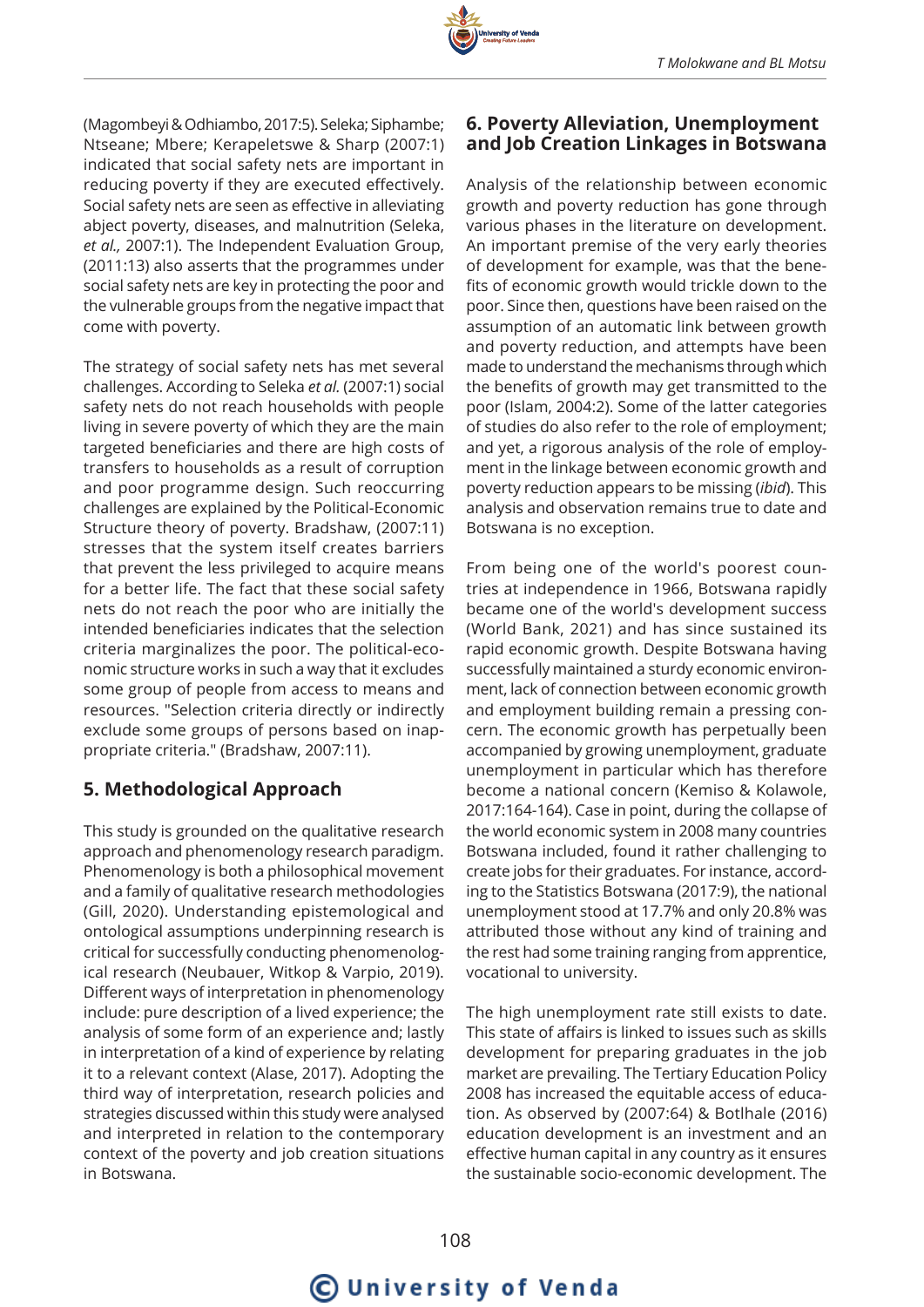tertiary education has increased its enrolment rate from 22 000 in 2006 to 47 000 in 2009. This high increase drastically flooded the labour market with graduates whose competencies and skills are questionable. The unemployed youth offer a mismatch of skills that are needed by the labour market hence a fail to be employed (Mbuya, 2017). According to Mogomotsi & Madigele (2017), the level of unemployment in Botswana indicates that education is not sufficiently preparing the graduates for the practical world of work in terms of skills, professionalism and expectations. The youth lack work experience and require pieces of training, which is costly for the labour workforce to absorb them.

Observations by scholars (see for instance Siphambe, 2007:11-12) are that job creation is concentrated in the urban areas, hence the high urbanisation rate among the youth seeking employment. There are inequalities amongst the geographical location for youth who seek job opportunities. A Statistics Botswana (2017:9) survey provided an estimate of youth (15-35 years) unemployment at 25.2% with the female higher at 26.9% compared to the 23.6% for males. The 2021 Gini Index by the World Population Review ranks Botswana 9th most unequal country in the world with a Gini coefficient of 53.3 (World Population Review, 2020). Notwithstanding there have been efforts to mitigate and the levels of unemployment in the country. The government's efforts in addressing the unemployment rate, as according to Kemiso & Kolawole (2017:157) include implementation of different programmes, policies and strategies, amongst these programmes include the Youth Development Fund, Young Farmers Fund and the National Internship Programme. This means an emphasis on skills empowerment and development is vital and needs to be re-focused to combat the high rate of unemployment and innovative entrepreneurial ideas that would sustain individual, society and a nation as a whole.

## **7. Conclusion and Recommendations**

This study identified and assessed some of the Botswana's anti-poverty policies and strategies. Using Bradshaw review of theories of poverty, the study examined the state of poverty in the country. A further analysis of unemployment and Job Creation Linkages in Botswana was provided in light of the state of poverty in the country. Poverty continues to pose different challenges to Botswana. What remains a key challenge is that despite initiatives

and efforts by government to alleviate poverty and create jobs unemployment rate continue to rise. There is a general unanimity among previous studies done in Botswana (Mogomotsi & Madigele, 2017) that despite the country being referred as an upper middle income country, the challenge of unemployment seems to be one that is elusive in terms of solutions and initiatives as it requires fitting policies and programmes that can be burgeoned by the government and other stakeholders with the assistance of development partners. Graduate unemployment remains an imperative policy issue as such, policymakers must search for strategies that will ensure that requirements essential to creating employment for graduates and in general are met. These strategies should further accord citizens an up-scaled entry into the labour market. This is imperative since Botswana has a relatively youthful population. This demographic deficit may come across as both an economic threat at any point in time.

## **References**

- Alase, A. 2017. The Interpretative Phenomenological Analysis (IPA): A Guide to a Good Qualitative Research Approach. *International Journal of Education & Literacy Studies*, 5(2), Australian International Academic Centre, Australia.
- Awan, M.S., Malik, N., Sarwar, H. & Waqas, M. 2011. Impact of Education on Poverty Reduction. Available at: https://mpra. ub.uni-muenchen.de/31826/. Accessed 26 June 2021.
- Balogun, E.D. 1999. Analysing poverty: Concepts and methods. *Central Bank of Nigeria Bullion*, 23(4):11-16.
- Bano, A. 2015. Importance of Education. Vol. 2. Issue 2. IJBRITISH-209. Available at: https://www.reearchgate.net/ pub;ication/342516151\_IMPORTANCE\_OF\_EDUCATION. Accessed 26 June 2021.
- Baratz, M.S. & Grigsby, W.G. 1971. Thoughts on Poverty and its Elimination. *Journal of Social Policy*. 1/2:119-134. Available at: https://doi.org/10.1017/S0047279400002348.
- Bird, K. 2019. *Chronic Poverty Advisory Network: Addressing Spatial Poverty Traps*, CPAN. Overseas Development Institute: London.
- Blank, R.M. 1997. Takes a Nation: A New Agenda for Fighting Poverty. Princeton NJ: Princeton University Press.
- Botswana Federation of Trade Unions. 2007. Policy on Education in Botswana (BFTU). Friedrich Ebert Stiftung. [Online]. Accessed 28 June 2021.
- Bradshaw, T.K. 2007. Theories of Poverty and Anti-Poverty Programs in Community Development. *Community Development*, 38(1):7-25.
- Brady, D. 2018. Theories of the Causes of Poverty. Forthcoming in Annual Review of Sociology. University of California, Riverside & W2B Berlin Social Science Center. Available at:

# C University of Venda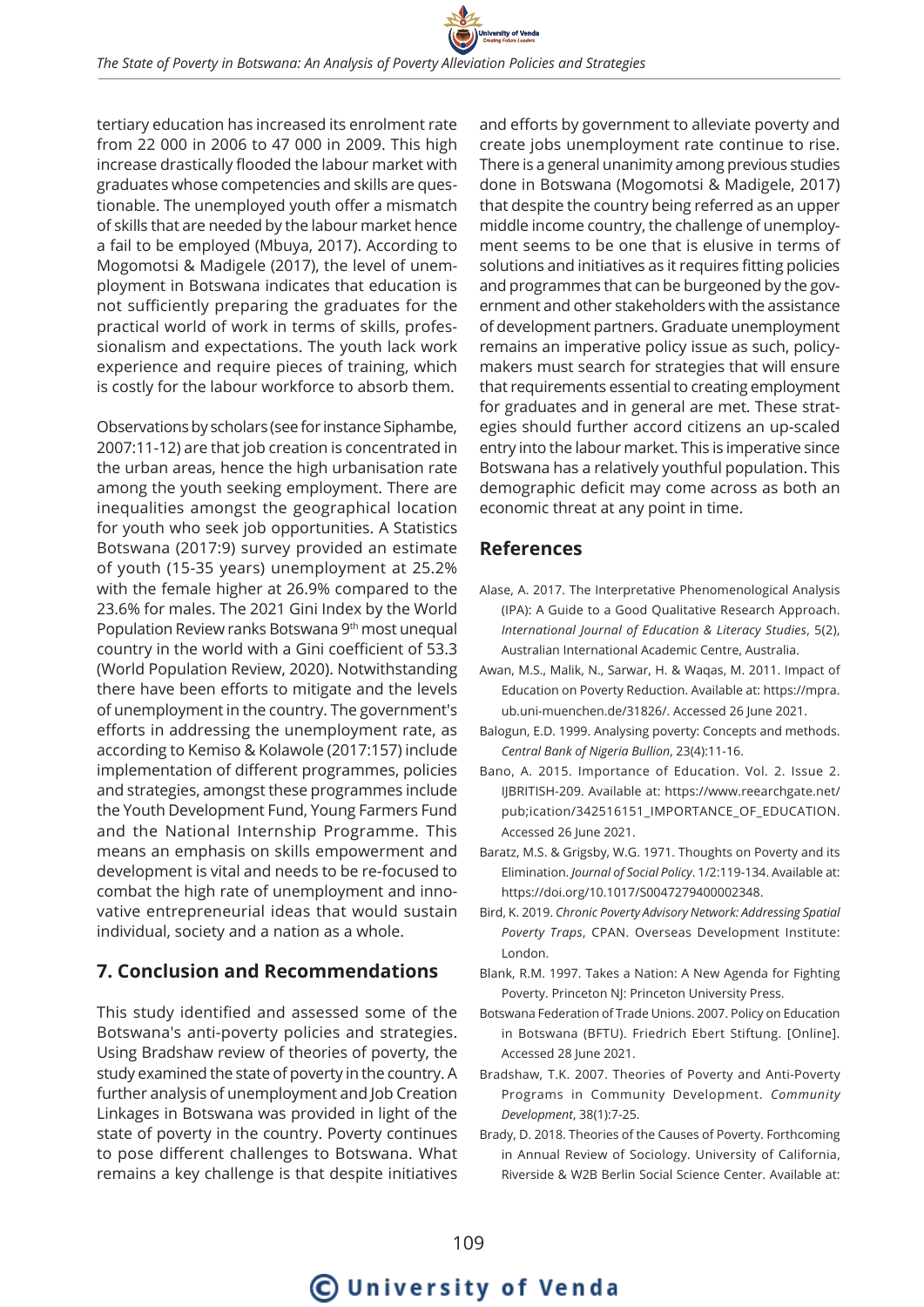

https://www.annualreviews.org/doi/abs/10.1146/annurevsoc-073018-022550. Accessed 19 June 2021.

- Davis, E.P. & Sanchez-Martinez, M. 2015. *Economic Theories of Poverty*, Inspiring Social Change, Joseph Frowntree Foundation. Available at: https://www.jrf.org.uk/sites/ default/files/jrf/files-research/econ-theories-poverty-summary.pdf.
- Gaetsewe, T. 2019. Youth Employment in Botswana: Comparative Analysis of 2009/10 and 2015/16. Botswana Institute for Development Policy Analysis (BIDPA). BIDPA Working Paper 70. Available at: https://media.africaportal.org/documents/ Youth\_employment\_in\_Botswana.pdf. Accessed 19 June 2012.
- George, V. 1988. Wealth, Poverty and Starvation, Hemel Hempstead, Hertfordshire, England: Wheatsheaf Books.
- Gill, M.J. 2020. Phenomenological approaches to research, in Mik-Meyer, N. and Järvinen, M (Eds.). *Qualitative Analysis: Eight approaches*. London: Sage, pp. 73-94.
- Goldsmith, W.W. & Blakely, E.J. 1992. Separate Societies: Poverty and Inequality in American Cities. Philadelphia: Temple University Press.
- Handley, G., Higgins, K., Sharma, B., Bird, K. & Cammack, D. 2009. *Poverty and Poverty Reduction in Sub-Saharan Africa*: *an overview of key issues*. London: Overseas Development Institute.
- Hortensia, M.C.B. 2008. Income Generating NGOs in Post-Apartheid South African Townships: What Role and Challenge in Poverty Reduction? A Case Study of Women for Peace, Kagiso. University of Witwatersrand. Available at: http:// wiredspace.wits.ac.za/bitstream/handle/10539/6339/ MacCourage27112008.pdf?sequence=1. Accessed 29 June 2021.
- Independent Evaluation Group. 2011. Social Safety Nets. An Evaluation of World Bank Support, 2000-2010. The World Bank Group. 1818 Street NW. Washington DC 204433. Available at: https://oecd.org/derec/worldbankgroup/49023353.pdf. Accessed 28 June 2021.
- Islam, R. 2004. *The Nexus of Economic Growth, Employment and Poverty Reduction: An Empirical Analysis*, Issues in Employment and Poverty Discussion Paper 14 Recovery and Reconstruction Department International Labour Office, Geneva.
- Jennings, J. & Kushnick, L. 1999. Introduction: Poverty as Race, Power, and Wealth, in L. Kushnick & J. Jennings (Eds.). A New Introduction to Poverty: The Role of Race, Power, and Politics (pp. 1-12). New York: New York University Press.
- Kemiso, K. & Kolawole, O.D. 1999. Energetic but jobless: socio-economic and institutional drivers of youth unemployment in the Okavango Delta, Botswana. Botswana Notes and Records, (49):154-167.
- Korankye, A.A. 2019. Theories of Poverty: A Critical Review. *Journal of Poverty, Investment and Development,* (48):55-62. DOI: 10.7176/JPID. Available at: https://iiste.org/Journals/ index.php/JPID/article/view/46080. Accessed 24 June 2021.
- Lekgowe, G.R. 2016. The Trajectory of Citizen Economic Empowerment in Botswana After Fifty Years: An Endless Road of Hapless Policies. *University of Botswana Law Journal,* Pp 138-171. Available at: https://www.academia.edu/35188783/ The\_Trajectory\_of\_Citizen\_Economic\_Empowerment\_in\_ Botswana\_After\_Fifty\_Years\_An\_Endless\_Road\_of\_Hapless\_ Policies\_1. Accessed 20 June 2021.
- Magombeyi, M.T. & Odhiambo, N. 2017. Poverty Dynamics in Botswana: Policies, Trends and Challenges. *Cogent Social Sciences,* (3):1-6. DOI: 10.1080/23311886.2017.1329246. Accessed 18 June 2021. Available at: https://www.tandf online.com/doi/pdf/10.1080/23311886.2017.1329246?need Access=true Accessed 2 November 2019.
- Moepeng, P.I. 2013. Rural Development in Botswana: Experiences from Elsewhere and Emerging Issues. Rural Development Council Pitso. Kang. Available at: http://www.lea.co.bw/ sites/default/files/publications/Rural%20Development%20 in%20Botswana%20%28%20BIDPA%29.pdf. Accessed 23 June 2021.
- Mogomotsi, G.E.J. & Madigele, P.K. 2017. A cursory discussion of policy alternatives for addressing youth unemployment in Botswana. *Cogent Social Sciences,* 3(1):1-9.
- Molokwane, T. 2019. New Public Management in Botswana Contemporary Issues and Lessons. *African Journal of Public Affairs*, 10(1):51.
- Mubangizi, B.C. 2009. Poverty alleviation and Service Delivery Developing a Conceptual Framework for South Africa's Service Delivery System. *International NGO Journal*, 4(10): 446-455. Available at: https://www.researchgate.net/public ation/228657263\_Poverty\_alleviation\_and\_service\_delivery developing\_a\_conceptual\_framework\_for\_South\_Africa% 27s\_service\_delivery\_system. Accessed 16 June 2021.
- Neubauer, B.E., Witkop, C.T. & Varpio, L. 2019. How phenomenology can help us learn from the experiences of others, *Perspect Med Educ*, 8:90-97. Available at: https://doi.org/10.1007/ s40037-019-0509-2.
- Nthomang, K. & Diraditsile, K. 2016. Improving Youth Employment in Botswana: The Need For Evidence-Based Policy and Programme Development, 19(1):45-55. Available at: https://www.academia.edu/42195584/Improving\_youth\_ employment in botswana the need for evidence based policy\_and\_programme\_development\_Keitseope\_Nthomang. Accessed 18 June 2021.
- Pohan, M. 2013. How Education Breaks the Cycle of Poverty: An Inter-Regional Study of Indonesian Households. Available at: https://shareok.org/bitstream/handle/11244/10981/ Pohan\_okstate\_0664D\_12713.pdf?sequence=1. Accessed 27 June 2021.
- Republic of Botswana. 2010. Revised National Youth Policy, Ministry of Youth Sports and Culture. Available at: www. youthpolicy.org. Accessed 17 June 2021.
- Republic of Botswana. 2012. The Citizen Economic Empowerment Policy. (CEE Policy). Government Paper No.1 of 2012.

## **C**University of Venda